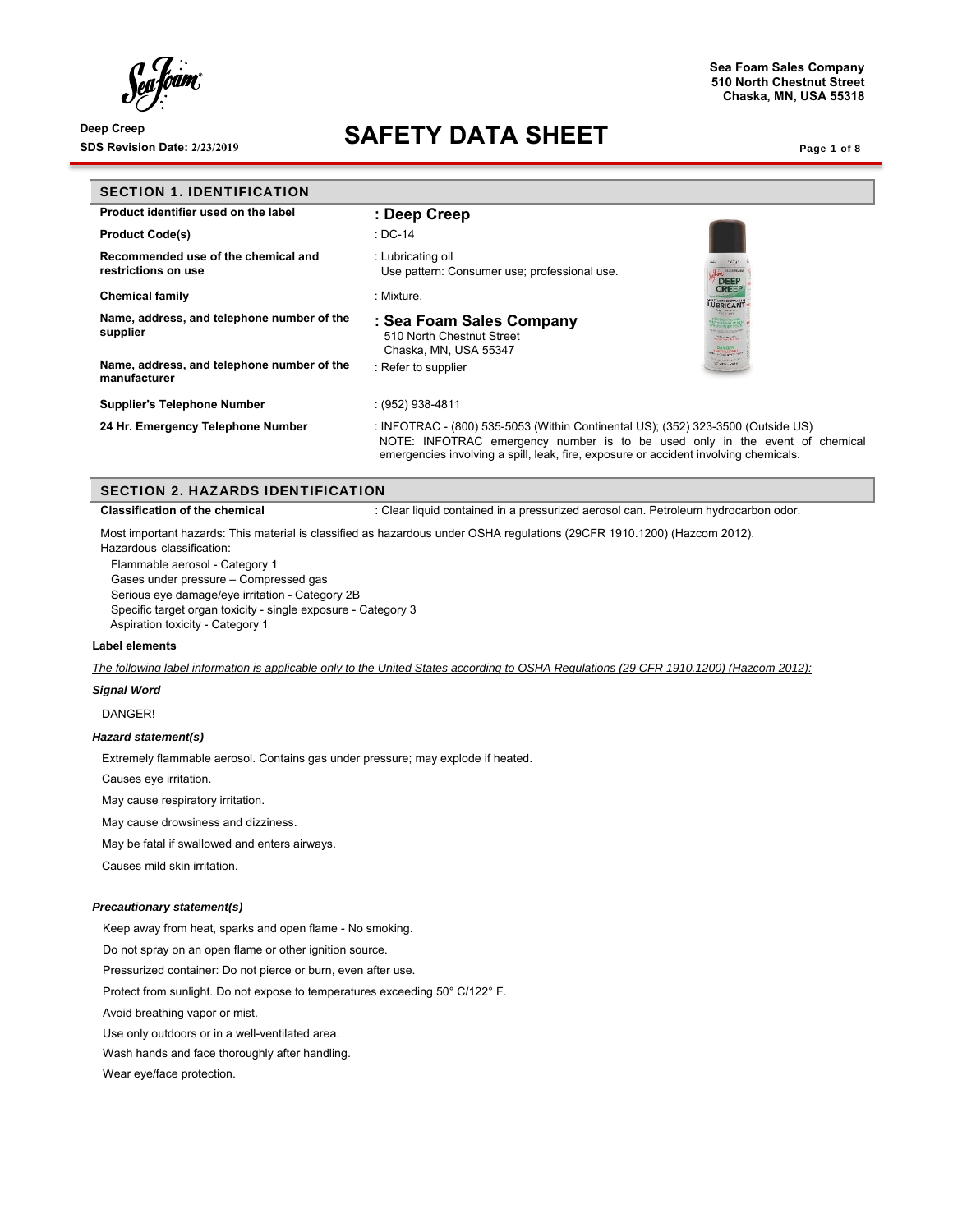**SDS Revision Date: 2/23/2019 SAFETY DATA SHEET** 

### Page 2 of 8

**IF INHALED:** Remove person to fresh air and keep comfortable for breathing. Call a POISON CENTER or doctor/physician if you feel unwell.

**IF IN EYES:** Rinse cautiously with water for several minutes. Remove contact lenses, if present and easy to do. Continue rinsing. If eye and skin irritation persists, get medical advice/attention.

**IF SWALLOWED:** Immediately call a POISON CENTER or doctor/physician. Do NOT induce vomiting.

Protect from sunlight. Do not expose to temperatures exceeding 50°C/122°F.

Store in a well-ventilated place. Keep container tightly closed.

Store locked up.

Dispose of contents/container in accordance with local regulation.



#### **Other Hazards**

Other hazards which do not result in classification:

Propellant is a simple asphyxiant. Burning produces noxious and toxic fumes. Ingestion may cause gastrointestinal irritation, nausea, vomiting and diarrhea. Prolonged skin contact may cause dermatitis (rash), characterized by red, dry, itching skin.

Environmental precautions: See ECOLOGICAL INFORMATION, Section 12.

| <b>SECTION 3. COMPOSITION/INFORMATION ON INGREDIENTS</b> |              |               |
|----------------------------------------------------------|--------------|---------------|
| <b>Chemical Name</b>                                     | <u>CAS #</u> | Concentration |
| Hydrocarbon blend*                                       | Blend        | $< 95\%$      |
| Isopropanol                                              | 67-63-0      | $10.0 - 30.0$ |
| Carbon dioxide                                           | 124-38-9     | $3.0 - 7.0$   |

\*Note: The exact concentrations of the above listed chemicals are being withheld as a trade secret

# SECTION 4. FIRST-AID MEASURES

### **Description of first aid measures**

| Ingestion                                                   | : Not a likely route of exposure. Seek immediate medical attention/advice. Do not induce<br>vomiting. Never give anything by mouth to an unconscious person. If vomiting occurs<br>spontaneously, keep victim's head lowered (forward) to reduce the risk of aspiration. |
|-------------------------------------------------------------|--------------------------------------------------------------------------------------------------------------------------------------------------------------------------------------------------------------------------------------------------------------------------|
| Inhalation                                                  | : Immediately remove person to fresh air. If breathing has stopped, give artificial respiration. If<br>breathing is difficult, give oxygen by qualified medical personnel only. Get medical attention.                                                                   |
| Skin contact                                                | : Immediately remove person to fresh air. If breathing has stopped, give artificial respiration. If<br>breathing is difficult, give oxygen by qualified medical personnel only. Get medical attention.                                                                   |
| Eye contact                                                 | : Immediately flush eyes with plenty of water for at least 15 minutes. Get medical attention.                                                                                                                                                                            |
| Most important symptoms and effects, both acute and delayed |                                                                                                                                                                                                                                                                          |

: Causes eye irritation. May cause respiratory irritation. May cause drowsiness and dizziness. Ingestion may cause gastrointestinal irritation, nausea, vomiting and diarrhea.

**Indication of any immediate medical attention and special treatment needed** 

: None known. Treat symptomatically. This product is a CNS depressant.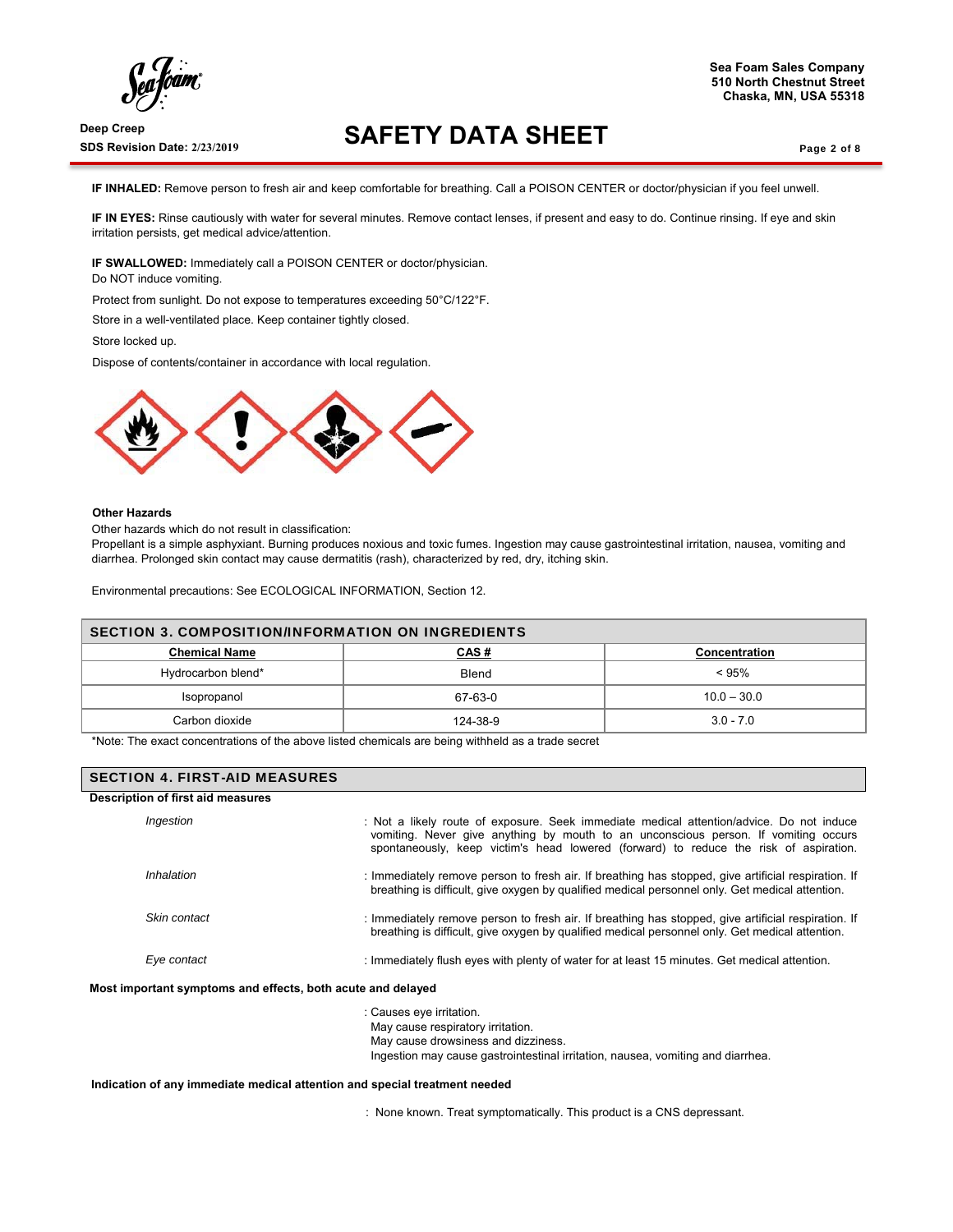$\int_{\ell}$ ra<br>Kodin

# **SDS Revision Date: 2/23/2019 SAFETY DATA SHEET**

**Sea Foam Sales Company 510 North Chestnut Street Chaska, MN, USA 55318**

Page 3 of 8

| <b>SECTION 5. FIRE-FIGHTING MEASURES</b>                                           |                                                                                                                                                                                                                                                                                                                                                            |  |
|------------------------------------------------------------------------------------|------------------------------------------------------------------------------------------------------------------------------------------------------------------------------------------------------------------------------------------------------------------------------------------------------------------------------------------------------------|--|
| <b>Extinguishing media</b>                                                         |                                                                                                                                                                                                                                                                                                                                                            |  |
| Suitable extinguishing media                                                       | : Dry chemical, alcohol foam, carbon dioxide, and water fog.                                                                                                                                                                                                                                                                                               |  |
| Unsuitable extinguishing media                                                     | : Do not use a solid water stream as it may scatter and spread fire.                                                                                                                                                                                                                                                                                       |  |
| Special hazards arising from the substance or mixture / Conditions of flammability |                                                                                                                                                                                                                                                                                                                                                            |  |
|                                                                                    | : Extremely flammable aerosol. Will be ignited by heat, sparks, flame, or other ignition sources.<br>Vapors are heavier than air and collect in confined and low-lying areas. The product is insoluble<br>and floats on water. Closed containers are contained under pressure and may explode if<br>exposed to excess heat for a prolonged period of time. |  |
| Flammability classification (OSHA 29 CFR 1910.106)                                 |                                                                                                                                                                                                                                                                                                                                                            |  |
|                                                                                    | : Flammable aerosol - Category 1                                                                                                                                                                                                                                                                                                                           |  |
| <b>Explosion Data: Sensitivity to Mechanical Impact / Static Discharge</b>         |                                                                                                                                                                                                                                                                                                                                                            |  |
|                                                                                    | : Not expected to be sensitive to mechanical impact. May be sensitive to static discharge.<br>Vapors in the flammable range may be ignited by a static discharge of sufficient energy.                                                                                                                                                                     |  |
| <b>Hazardous combustion products</b>                                               | : Carbon oxides; Nitrogen oxides (NOx); Sulphur oxides; Other unidentified organic<br>compounds; irritating fumes and smoke.                                                                                                                                                                                                                               |  |
| Special protective equipment and precautions for firefighters                      |                                                                                                                                                                                                                                                                                                                                                            |  |
| Protective equipment for fire-fighters                                             | : Firefighters should wear proper protective equipment and self-contained breathing apparatus<br>with full face piece, operated in positive pressure mode.                                                                                                                                                                                                 |  |
| Special fire-fighting procedures                                                   | : Move containers from fire area, if safe to do so. Water spray may be useful in cooling<br>equipment exposed to heat and flame. Direct water or foam spray may cause frothing which<br>can increase the intensity and range of the fire.                                                                                                                  |  |

# SECTION 6. ACCIDENTAL RELEASE MEASURES

 **Personal precautions, protective equipment and emergency procedures** 

|                                                      | : All persons dealing with clean-up should wear the appropriate protective equipment including<br>self-contained breathing apparatus. Keep all other personnel upwind and away from the<br>spill/release. Restrict access to area until completion of clean-up. Refer to protective<br>measures listed in sections 7 and 8.                                                                                                  |
|------------------------------------------------------|------------------------------------------------------------------------------------------------------------------------------------------------------------------------------------------------------------------------------------------------------------------------------------------------------------------------------------------------------------------------------------------------------------------------------|
| <b>Environmental precautions</b>                     | : Do not allow material to contaminate ground water system. If necessary, dike well ahead of<br>the spill to prevent runoff into drains, sewers, or any natural waterway or drinking supply.                                                                                                                                                                                                                                 |
| Methods and material for containment and cleaning up |                                                                                                                                                                                                                                                                                                                                                                                                                              |
|                                                      | : Ventilate the area. Remove all sources of ignition. Prevent further leakage or spillage if safe<br>to do so. Use only non-sparking tools. Soak up with inert absorbent material. Do not use<br>combustible absorbents, such as sawdust. Pick up and transfer to properly labeled<br>containers. Contaminated absorbent material may pose the same hazards as the spilled<br>product. Contact the proper local authorities. |
| Special spill response procedures                    | : If a spill/release in excess of the EPA reportable quantity is made into the environment,<br>States<br>immediately<br>notify the<br>national<br>the<br>United<br>response center<br>in<br>(phone: 1-800-424-8802).<br>US CERCLA Reportable quantity (RQ): None.                                                                                                                                                            |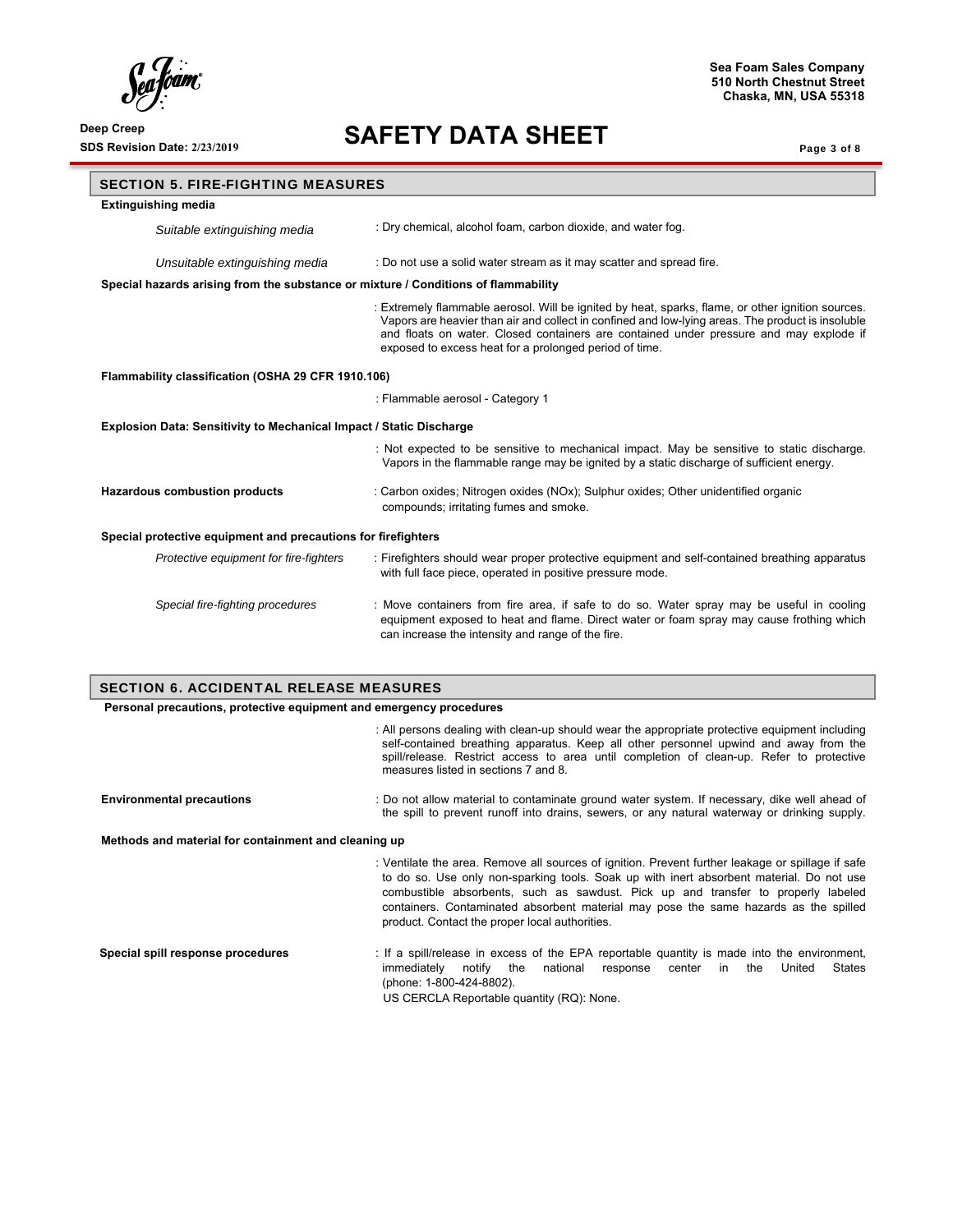$\int_{0}^{1}$ 'oam".

# **SDS Revision Date: 2/23/2019 SAFETY DATA SHEET**

**Chaska, MN, USA 55318**

**Sea Foam Sales Company 510 North Chestnut Street** 

Page 4 of 8

| <b>SECTION 7. HANDLING AND STORAGE</b> |                                                                                                                                                                                                                                                                                                                                                                                                                                                                                                                                                                                                           |  |
|----------------------------------------|-----------------------------------------------------------------------------------------------------------------------------------------------------------------------------------------------------------------------------------------------------------------------------------------------------------------------------------------------------------------------------------------------------------------------------------------------------------------------------------------------------------------------------------------------------------------------------------------------------------|--|
| Precautions for safe handling          | : Wear protective gloves and eye/face protection. Use only in well-ventilated areas. Avoid<br>breathing vapor or mist. Avoid contact with eyes, skin and clothing. Pressurized container: Do<br>not pierce or burn, even after use. Keep away from heat, sparks and open flame. - No smoking.<br>Take precautionary measures against static discharges. Use explosion-proof ventilating<br>equipment. Always replace cap after use. Do not eat, drink or smoke when using this product.<br>Empty containers retain residue (liquid and/or vapor) and can be dangerous. Wash thoroughly<br>after handling. |  |
| <b>Conditions for safe storage</b>     | : Store in a cool, dry, well-ventilated area. Store locked up. Storage area should be clearly<br>identified, clear of obstruction and accessible only to trained and authorized personnel. No<br>smoking. Protect from sunlight. Have appropriate fire extinguishers and spill clean-up<br>equipment in or near storage area.                                                                                                                                                                                                                                                                             |  |
| Incompatible materials                 | : Strong oxidizing agents; Acids; Caustics.                                                                                                                                                                                                                                                                                                                                                                                                                                                                                                                                                               |  |

# SECTION 8. EXPOSURE CONTROLS / PERSONAL PROTECTION

| <b>Chemical Name</b> |            | <b>ACGIH TLV</b> |                                                      | <b>OSHA PEL</b> |  |
|----------------------|------------|------------------|------------------------------------------------------|-----------------|--|
|                      | <b>TWA</b> | <u>STEL</u>      | <b>PEL</b>                                           | <b>STEL</b>     |  |
| Hydrocarbon blend    | N/Av       | N/Av             | 500 ppm (as<br>petroleum<br>distillates,<br>naphtha) | N/Av            |  |
| Isopropanol          | $200$ ppm  | $400$ ppm        | 400 ppm;<br>980 mg/m <sup>3</sup>                    | N/Av            |  |
| Carbon dioxide       | 5000 ppm   | 30000 ppm        | 5000 ppm;<br>9000 mg/m <sup>3</sup>                  | N/Av            |  |

| <b>Exposure controls</b>             |                                                                                                                                                                                                                                                                                                       |
|--------------------------------------|-------------------------------------------------------------------------------------------------------------------------------------------------------------------------------------------------------------------------------------------------------------------------------------------------------|
| Ventilation and engineering measures | : Provide mechanical ventilation in confined spaces. Use explosion-proof equipment.                                                                                                                                                                                                                   |
| <b>Respiratory protection</b>        | : If the TLV is exceeded, a NIOSH/MSHA-approved respirator is advised.                                                                                                                                                                                                                                |
| <b>Skin protection</b>               | : Gloves impervious to the material are recommended. Advice should be sought from glove<br>suppliers. Wear long sleeved shirt and pants to minimize exposed skin.                                                                                                                                     |
| Eye / face protection                | : Chemical splash goggles must be worn when handling this material. A full face shield may also<br>be necessary.                                                                                                                                                                                      |
| Other protective equipment           | : Depending on conditions of use, an impervious apron should be worn. An eyewash station<br>and safety shower should be made available in the immediate working area.                                                                                                                                 |
| General hygiene considerations       | : Avoid breathing vapor or mist. Avoid contact with eyes, skin and clothing. Do not eat, drink or<br>smoke when using this product. Wash thoroughly after handling. Remove and wash<br>contaminated clothing before re-use. Handle in accordance with good industrial hygiene and<br>safety practice. |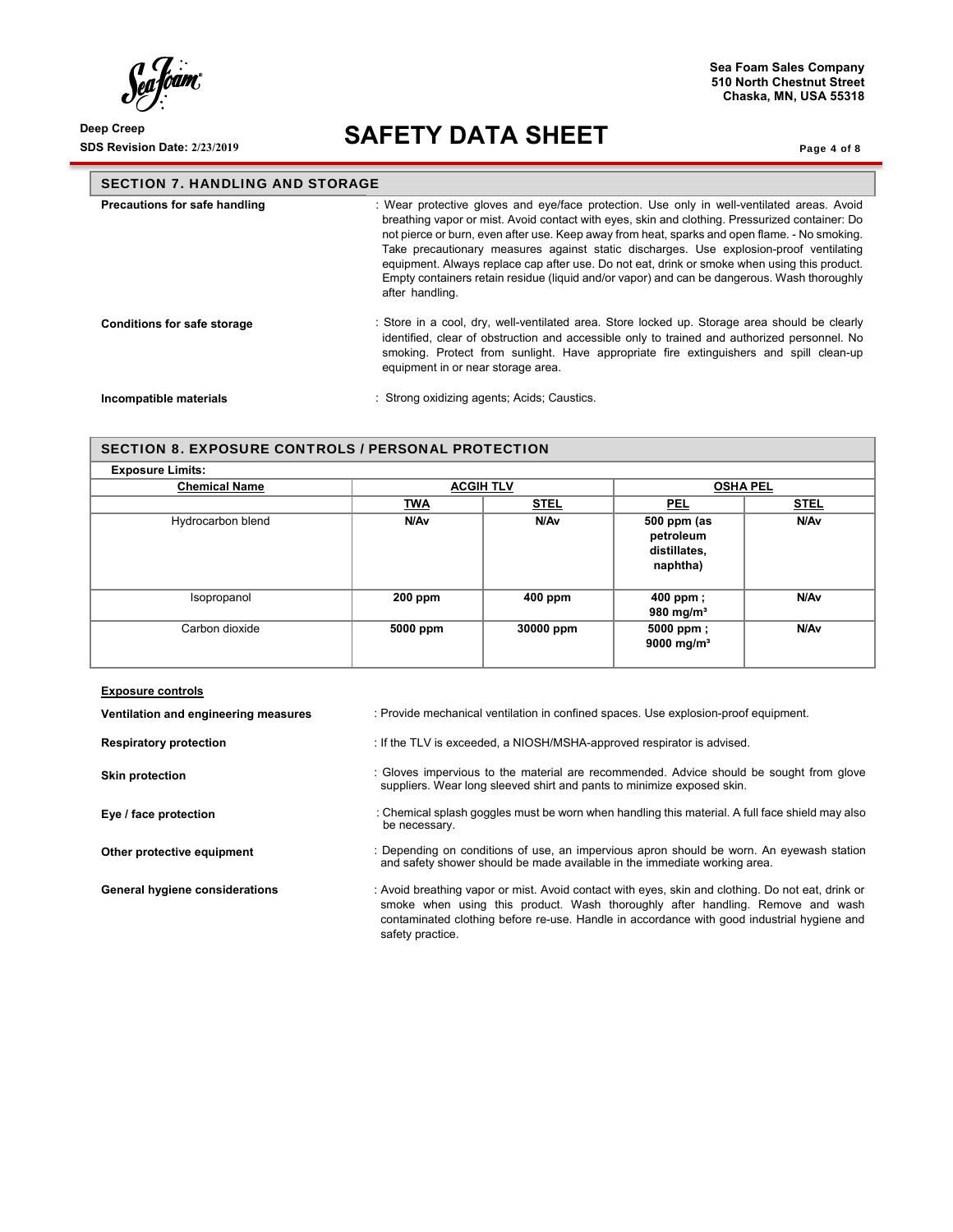Seafoam

# **SDS Revision Date: 2/23/2019 SAFETY DATA SHEET**

**Sea Foam Sales Company 510 North Chestnut Street Chaska, MN, USA 55318**

Page 5 of 8

| <b>SECTION 9. PHYSICAL AND CHEMICAL PROPERTIES</b>                              |                                                         |  |
|---------------------------------------------------------------------------------|---------------------------------------------------------|--|
| Appearance                                                                      | : Clear liquid, contained in a pressurized aerosol can. |  |
| Odor                                                                            | : Petroleum hydrocarbon odor/solvent.                   |  |
| Odor threshold                                                                  | : No information available.                             |  |
| pH                                                                              | : No information available.                             |  |
| <b>Melting/Freezing point</b>                                                   | : No information available.                             |  |
| Initial boiling point and boiling range                                         | : $180^{\circ}$ F                                       |  |
| <b>Flash point</b>                                                              | : 54°F                                                  |  |
| <b>Flashpoint (Method)</b>                                                      | : Liquid                                                |  |
| Evaporation rate (BuAe = 1)                                                     | : >1 Slower than ether.                                 |  |
| Flammability (solid, gas)                                                       | : Extremely flammable Level 3 aerosol.                  |  |
| Lower flammable limit (% by vol.)                                               | : 2.1 (propellant) (Lower explosion limit)              |  |
| Upper flammable limit (% by vol.)                                               | : 8.5 (propellant) (Upper explosion limit)              |  |
| <b>Oxidizing properties</b>                                                     | : None known.                                           |  |
| <b>Explosive properties</b>                                                     | : Not explosive.                                        |  |
| Vapor pressure                                                                  | : 80-90 psig.                                           |  |
| Vapor density                                                                   | : >1 Heavier than air.                                  |  |
| Relative density / Specific gravity                                             | : 0.77 (concentrate)                                    |  |
| Solubility in water                                                             | : Slight.                                               |  |
| Other solubility(ies)                                                           | : No information available.                             |  |
| Partition coefficient: n-octanol/water or Coefficient of water/oil distribution |                                                         |  |
|                                                                                 | : No information available.                             |  |
| Auto-ignition temperature                                                       | : No information available.                             |  |
| <b>Decomposition temperature</b>                                                | : No information available.                             |  |
| <b>Viscosity</b>                                                                | : No information available.                             |  |
| Volatiles (% by weight)                                                         | : No information available.                             |  |
| Volatile organic Compounds (VOC's)                                              | : No information available.                             |  |
| Absolute pressure of container                                                  | : No information available.                             |  |
| Flame projection length                                                         | : $> 15$ cm and $< 100$ cm                              |  |
| Other physical/chemical comments                                                | : Chemical heat of combustion: 34 kJ/g                  |  |
|                                                                                 |                                                         |  |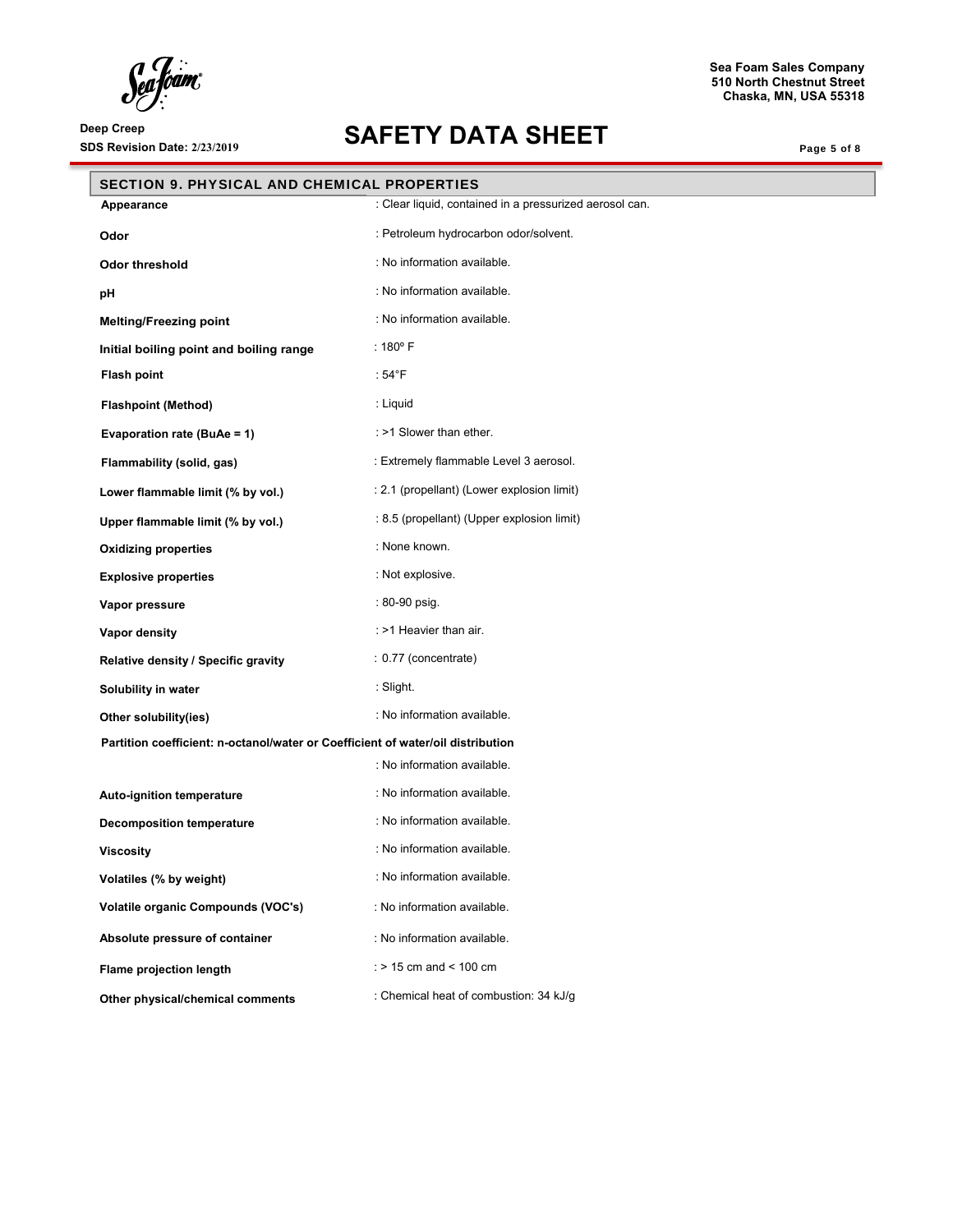Sea Joam

# **SDS Revision Date: 2/23/2019 SAFETY DATA SHEET**

**Sea Foam Sales Company 510 North Chestnut Street Chaska, MN, USA 55318**

Page 6 of 8

| <b>SECTION 10. STABILITY AND REACTIVITY</b>  |                                                                                                                              |
|----------------------------------------------|------------------------------------------------------------------------------------------------------------------------------|
| Reactivity                                   | : Not normally reactive.                                                                                                     |
| <b>Chemical stability</b>                    | : Stable under normal storage and handling conditions.                                                                       |
| Possibility of hazardous reactions           | : Hazardous polymerization does not occur.                                                                                   |
| <b>Conditions to avoid</b>                   | : Avoid heat and open flame. Do not use in areas without adequate ventilation. Avoid contact<br>with incompatible materials. |
| Incompatible materials                       | : None known.                                                                                                                |
| Hazardous decomposition products             | : None known. Refer to hazardous combustion products in Section 5.                                                           |
| <b>SECTION 11. TOXICOLOGICAL INFORMATION</b> |                                                                                                                              |
| Information on likely routes of exposure:    |                                                                                                                              |
| Routes of entry inhalation                   | $:$ YES                                                                                                                      |
| Routes of entry skin and eye                 | $:$ YES                                                                                                                      |
| Routes of entry ingestion                    | $:$ YES                                                                                                                      |
| Routes of exposure skin absorption           | : NO                                                                                                                         |

# **Potential Health Effects:**

| Signs and symptoms of short-term (acute) exposure |                                                                                                                                                                                                                                                                                                                                                                                                                                             |  |
|---------------------------------------------------|---------------------------------------------------------------------------------------------------------------------------------------------------------------------------------------------------------------------------------------------------------------------------------------------------------------------------------------------------------------------------------------------------------------------------------------------|--|
| Sign and symptoms inhalation                      | : May cause irritation to the nose, throat and upper respiratory tract. Exposure to high vapor<br>concentration can cause dizziness, nausea and central nervous system depression. Saturated<br>vapors can be encountered in confined spaces and/or under conditions of poor ventilation.<br>Propellant is a simple asphyxiant. May displace oxygen in breathing air and lead to suffocation<br>and death, particularly in confined spaces. |  |
| Sign and symptoms ingestion                       | : Not an expected route of entry under normal conditions of use. However, if the product is<br>sprayed directly into mouth and large amounts of the liquid concentrate are swallowed, it may<br>cause irritation to the mouth, throat and stomach. May cause central nervous system<br>depression. Aspiration into the lungs during swallowing or subsequent vomiting may cause<br>chemical pneumonitis, which can be fatal.                |  |
| Sign and symptoms skin                            | : May cause mild skin irritation. If product is sprayed directly on skin, symptoms of frostbite may<br>be experienced including numbness, prickling and itching.                                                                                                                                                                                                                                                                            |  |
| Sign and symptoms eyes                            | : May cause moderate to severe irritation. If product is sprayed directly into the eyes, could cause<br>freezing of the eye.                                                                                                                                                                                                                                                                                                                |  |
| Potential chronic health effects                  | : Prolonged skin contact may cause dermatitis (rash), characterized by red, dry, itching skin.<br>Prolonged overexposure to product can result in permanent central nervous system changes.<br>May cause lung inflammation and lung damage with extreme exposures.                                                                                                                                                                          |  |
| <b>Mutagenicity</b>                               | : Not expected to be mutagenic in humans.                                                                                                                                                                                                                                                                                                                                                                                                   |  |
| Carcinogenicity                                   | : No components are listed as carcinogens by ACGIH, IARC, OSHA or NTP.                                                                                                                                                                                                                                                                                                                                                                      |  |
| Reproductive effects and teratogenicity           | : Not expected to have other reproductive effects.                                                                                                                                                                                                                                                                                                                                                                                          |  |
| Sensitization to material                         | : Not expected to be a skin or respiratory sensitizer.                                                                                                                                                                                                                                                                                                                                                                                      |  |
| Specific target organ effects                     | : Eyes, skin, respiratory system, digestive system, central nervous system. The substance or<br>mixture is classified as specific target organ toxicant, single exposure, category 3 with<br>narcotic effects. The substance or mixture is not classified as specific target organ toxicant,<br>repeated exposure.                                                                                                                          |  |
| Irritancy                                         | : Moderate to severe eye irritant. Mild skin irritant.                                                                                                                                                                                                                                                                                                                                                                                      |  |

**Medical conditions aggravated by overexposure** : None known or reported by the manufacturer.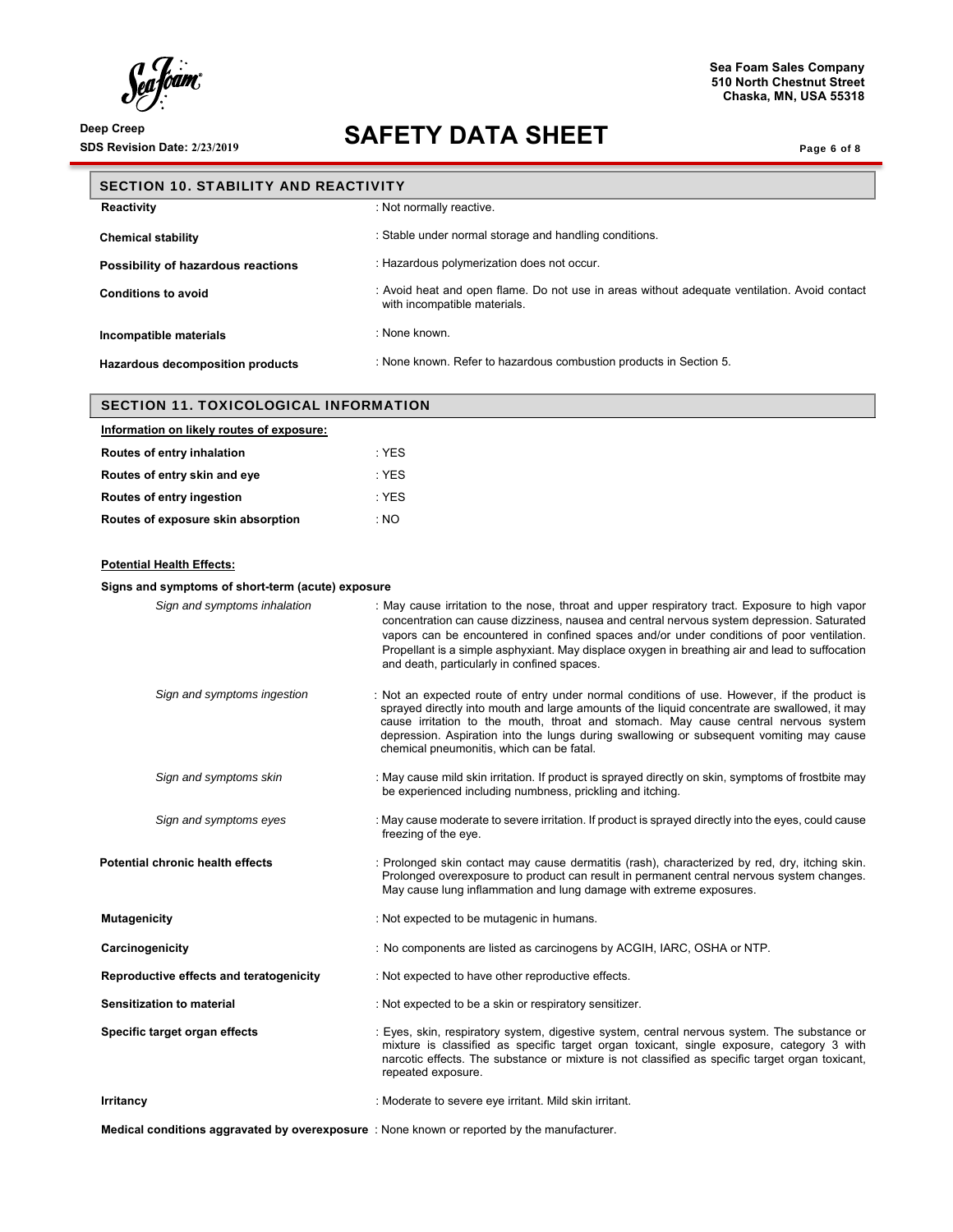**SDS Revision Date: 2/23/2019 SAFETY DATA SHEET** 

**Sea Foam Sales Company 510 North Chestnut Street Chaska, MN, USA 55318**

Page 7 of 8

| <b>Synergistic materials</b>               | : None known or reported by the manufacturer.                                                                                                                                                                                                                                                                                      |  |  |
|--------------------------------------------|------------------------------------------------------------------------------------------------------------------------------------------------------------------------------------------------------------------------------------------------------------------------------------------------------------------------------------|--|--|
| <b>Toxicological data</b>                  | : The calculated ATE values for this mixture are:<br>ATE oral = $15,748$ mg/kg<br>ATE dermal = $6,452$ mg/kg<br>ATE inhalation (mists) = $5.23$ mg/L/4H                                                                                                                                                                            |  |  |
| Other important toxicological hazards      | : None known or reported by the manufacturer.                                                                                                                                                                                                                                                                                      |  |  |
| <b>SECTION 12. ECOLOGICAL INFORMATION</b>  |                                                                                                                                                                                                                                                                                                                                    |  |  |
| Ecotoxicity                                | : No data is available on the product itself. The product contains the following substances<br>which are hazardous for the environment: Hydrocarbon blend. All other ingredients in these<br>products are not considered acutely toxic for the environment or are at such low levels they<br>do not affect environmental toxicity. |  |  |
| Persistence and degradability              | : The product itself has not been tested. Contains: Isopropanol; Hydrocarbon blend. Isopropanol<br>is considered to be readily biodegradable. The Hydrocarbon blend is considered to be readily<br>biodegradable.                                                                                                                  |  |  |
| <b>Bioaccumulation potential</b>           | : The product itself has not been tested. Contains: Isopropyl alcohol. The LogKow for<br>isopropyl alcohol is 1.0 and its Bioconcentration Factor (BCF) is 0.05.                                                                                                                                                                   |  |  |
| Mobility in soil                           | : The product itself has not been tested.                                                                                                                                                                                                                                                                                          |  |  |
| Other adverse environmental effects        | : None known.                                                                                                                                                                                                                                                                                                                      |  |  |
| <b>SECTION 13. DISPOSAL CONSIDERATIONS</b> |                                                                                                                                                                                                                                                                                                                                    |  |  |
| Handling for disposal                      | : Handle in accordance with good industrial hygiene and safety practice. Refer to protective<br>measures listed in sections 7 and 8. Empty containers retain residue (liquid and/or vapor) and<br>can be dangerous. Do not cut, weld, drill or grind on or near this container.                                                    |  |  |
| <b>Methods of disposal</b>                 | : Dispose of in accordance with federal, provincial and local hazardous waste laws. Contact<br>your local, state or federal environmental agency for specific rules. For assistance with your                                                                                                                                      |  |  |

**RCRA** : If this product, as supplied, becomes a waste in the United States, it may meet the criteria of a hazardous waste as defined under RCRA, Title 40 CFR 261. It is the responsibility of the waste generator to determine the proper waste identification and disposal method. For disposal of unused or waste material, check with local, state and federal environmental agencies.

| <b>SECTION 14. TRANSPORTATION INFORMATION</b>                                                                                                           |                                                                                                                                                                          |                                                        |                                         |                  |       |  |  |
|---------------------------------------------------------------------------------------------------------------------------------------------------------|--------------------------------------------------------------------------------------------------------------------------------------------------------------------------|--------------------------------------------------------|-----------------------------------------|------------------|-------|--|--|
| Regulatory<br>Information                                                                                                                               | <b>UN Number</b>                                                                                                                                                         | UN proper shipping name                                | <b>Transport</b><br>hazard<br>class(es) | Packing<br>Group | Label |  |  |
| 49CFR/DOT                                                                                                                                               | UN1950                                                                                                                                                                   | Aerosols, flammable, (each not exceeding 1 L capacity) | 2.1                                     | none             |       |  |  |
| 49CFR/DOT<br>Additional<br>information                                                                                                                  | Domestic US ground shipments may be shipped as Limited Quantity. Refer to 49CFR section 173.306 for additional information,<br>including maxium weight of outer package. |                                                        |                                         |                  |       |  |  |
| Special precautions for user<br>: Appropriate advice on safety must accompany the package. Keep away from heat, sparks<br>and open flame. - No smoking. |                                                                                                                                                                          |                                                        |                                         |                  |       |  |  |

waste management needs, contact EMCO's Waste Services Division at (262) 658-4000.

**Environmental hazards** : This product does not meet the criteria for an environmentally hazardous mixture, according to

the IMDG Code. See ECOLOGICAL INFORMATION, Section 12.

**Transport in bulk according to Annex II of MARPOL 73/78 and the IBC Code** 

: This information is not available.